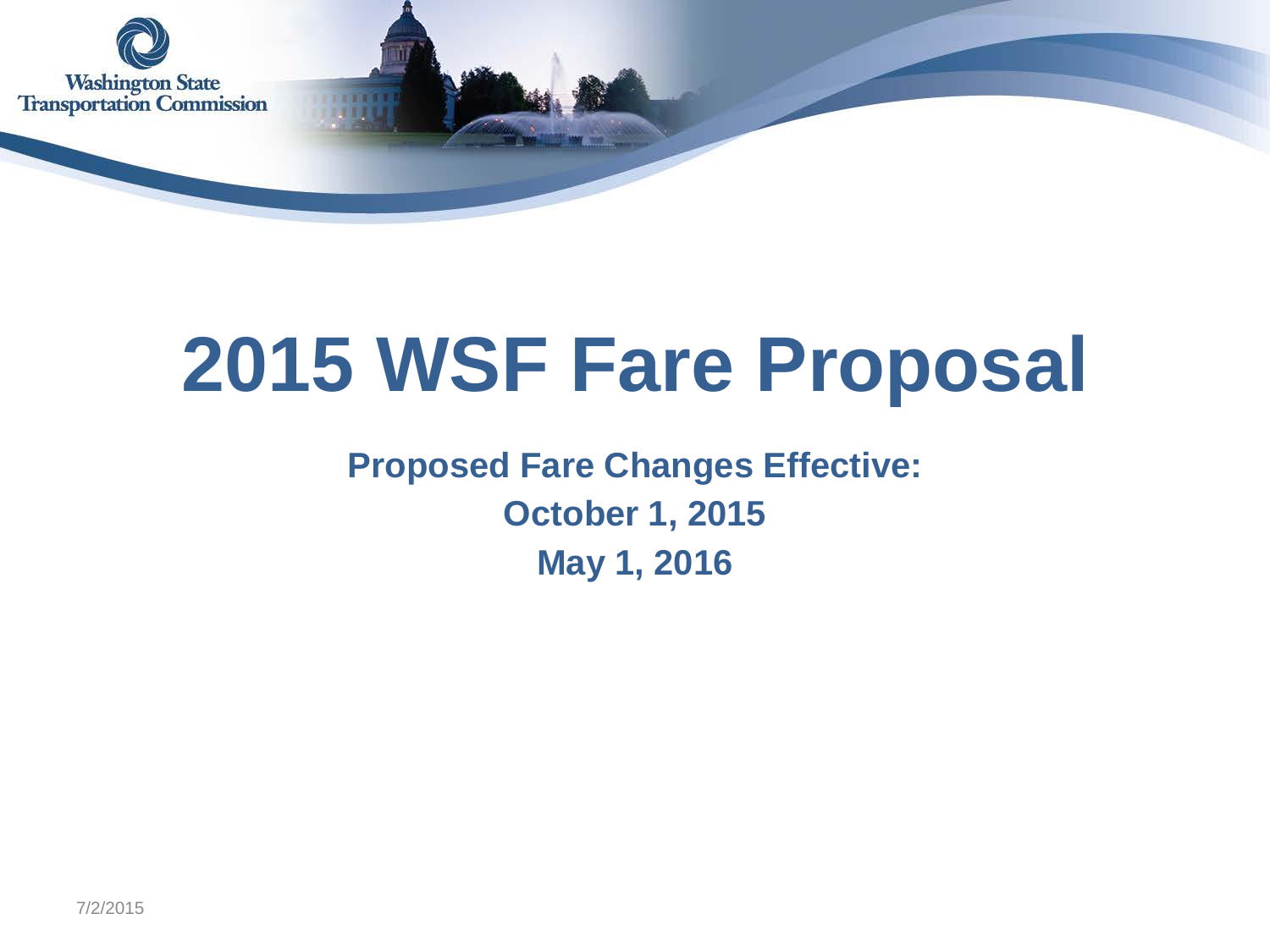### **Fare Revenue Requirement**

- The legislature establishes a fare revenue target when it passes its biennial budget
- The 2015-2017 Transportation Budget:
	- **\$357.2 million** fare revenue requirement for operations
	- Target was based on March 2015 forecast scenario that assumed a 2.5% fare increases in October 2015 and October 2016
	- Revenue requirement is **\$8.1 million** from new fares
- This proposal is projected to generate the revenue required for the 2015-2017 Biennial budget

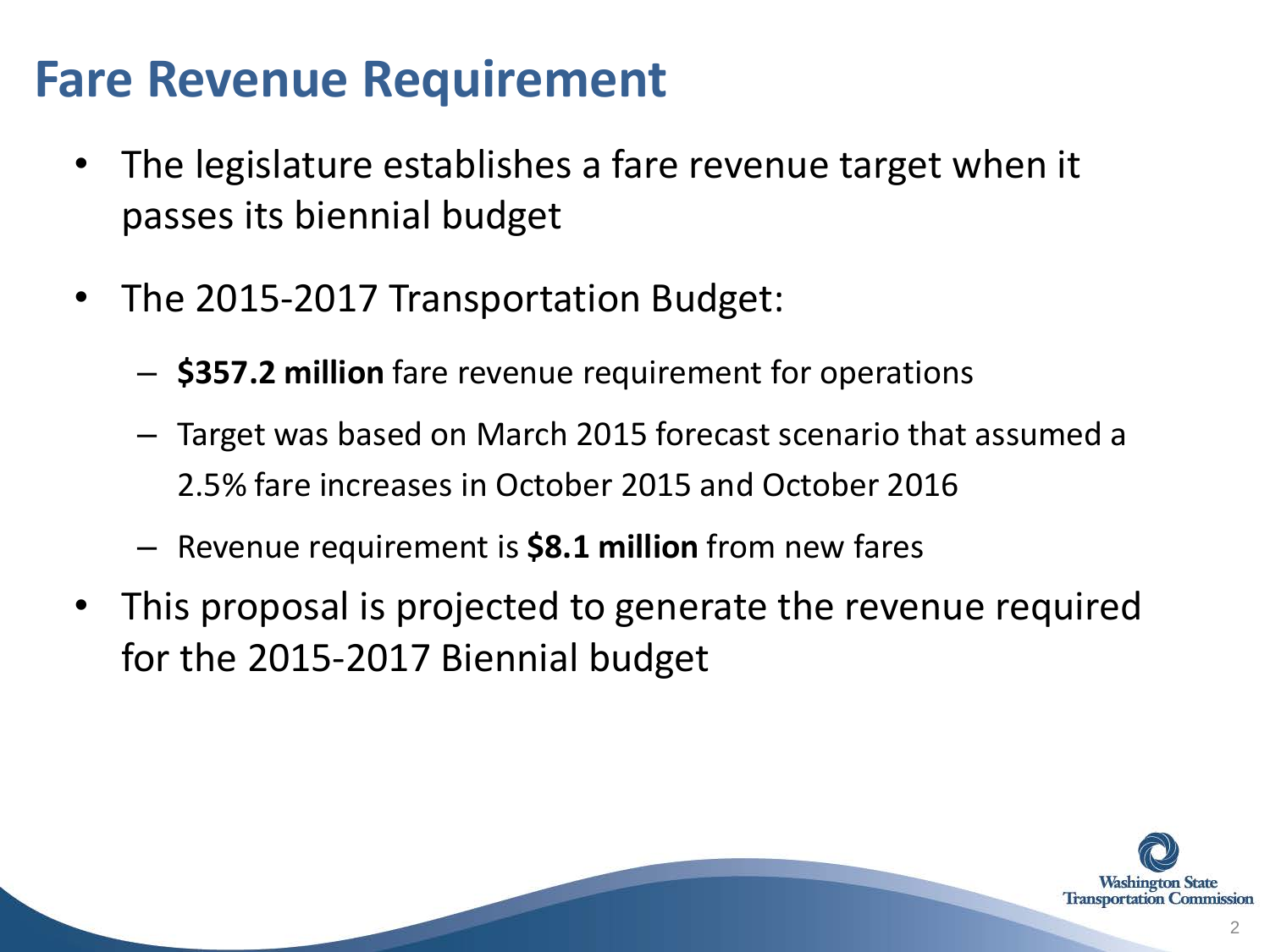## **Proposal Summary**

- Changes that would take effect on **October 1, 2015**:
	- 2.5% fare increase for vehicles and a 1% fare increase for passengers
	- The current over-height surcharge for vehicles less than 22 feet in length is eliminated
	- The over-height waiver currently in place for qualifying disability vehicles 22- to 30-feet long will be expanded to include any feature necessary to accommodate a disability on the vehicle that may add height, rather than limiting it to a lift or other mechanism
- Changes that would take effect on **May 1, 2016**:
	- 2.5% fare increase for vehicles and a 1% fare increase for passengers
	- The over-height fare threshold for vehicles 22- to 30-feet long will be reduced from the current 7 feet 6 inches, to 7 feet 2 inches

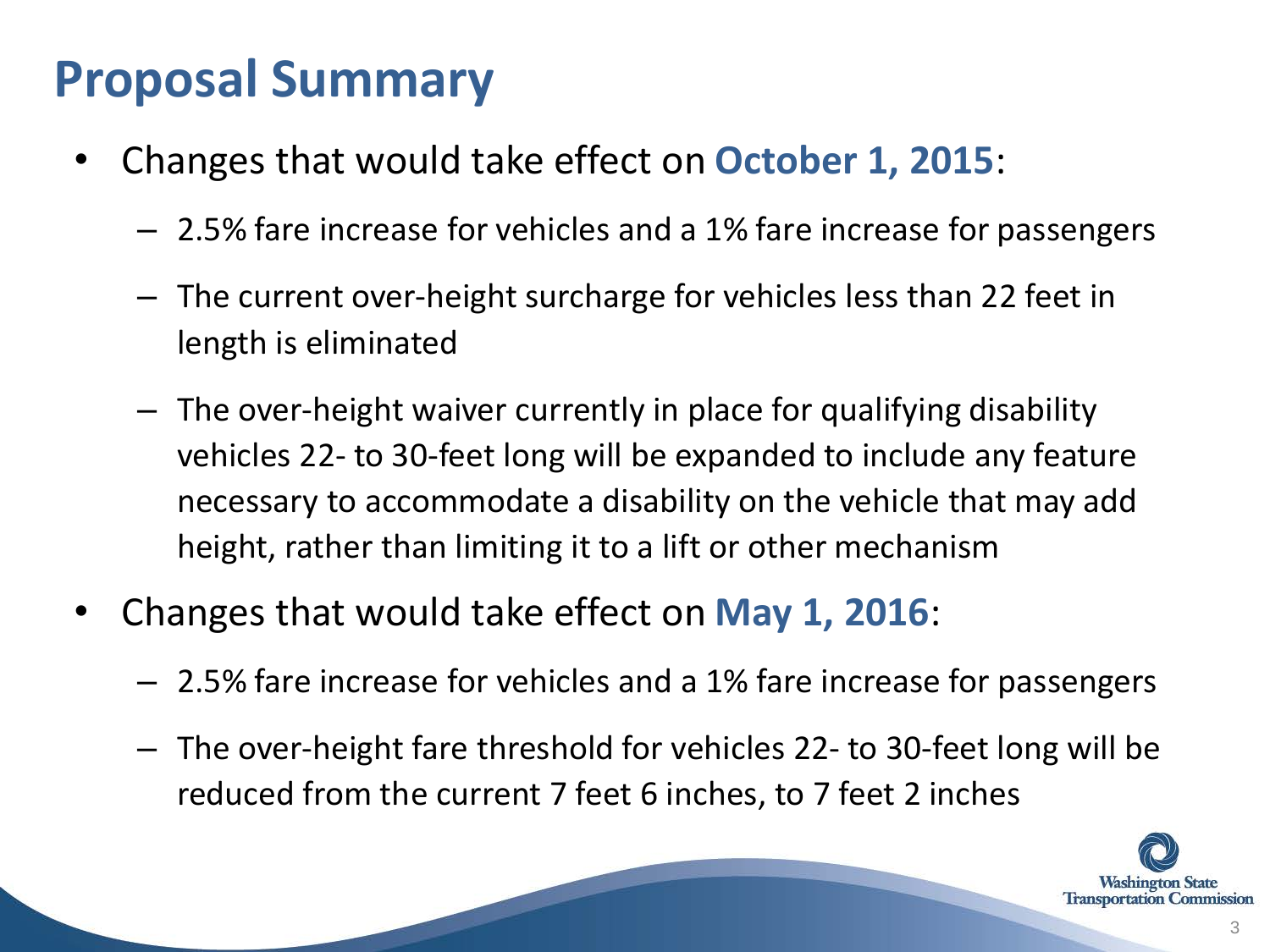### **Features of this Fare Proposal**

- 1. Consistent with policy guidance in WTP 2035 and continues the implementation of near-term pricing strategies
- 2. Implements the projected 2.5% increases for vehicle fares while, also improving the Vehicle-Passenger Fare ratio
- 3. Better aligns pricing with available capacity on most WSF routes

#### Fuel conservation Veh/Passenger ratio Reservations fees Small car fare No extra fee for reservations Under 14-foot fare category added in 2011 Reservations Developed Fuel Cost Mitigation Plan in 2010 **Pricing Progress on WSF/WSTC Near-Term Strategies Operational** PT-Coupeville, International Anacortes-SanJuan Islands Since 2013 differentiated fare increases

**Source:** WSTC and WSF Joint Recommendations on Adaptive Management Strategies, 2009

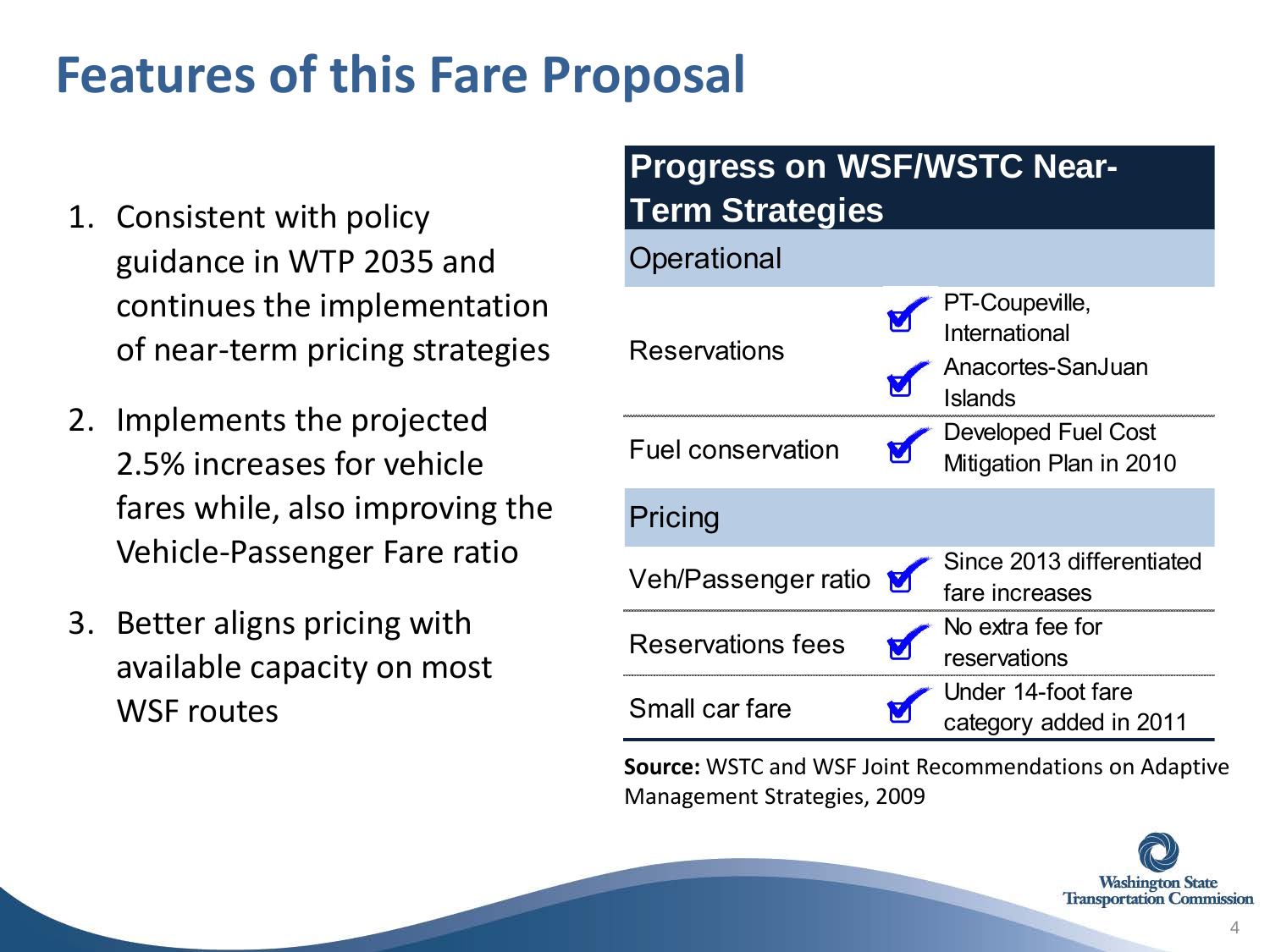## **Timing Element of Proposal**

#### **The WSTC has previously followed the specific timing in this twoyear proposal**

- The earlier second increase provides additional revenue in the biennium, while limiting the overall increase in fares
- This proposal uses the additional revenue to allow for lower passenger fare increase in 2015 and 2016
- This would be the third 2-year proposal in a row that follows the October/May timing
	- **Tariff 2013.** Revenue from earlier 2<sup>nd</sup> year increase funded increasing the Youth Discount from 20% to 50%
	- **Tariff 2011.** Revenue from earlier 2<sup>nd</sup> year increase was necessary to make up for lower June 2011 revenue forecasts for the 2011-13 Biennium, due to economic recession

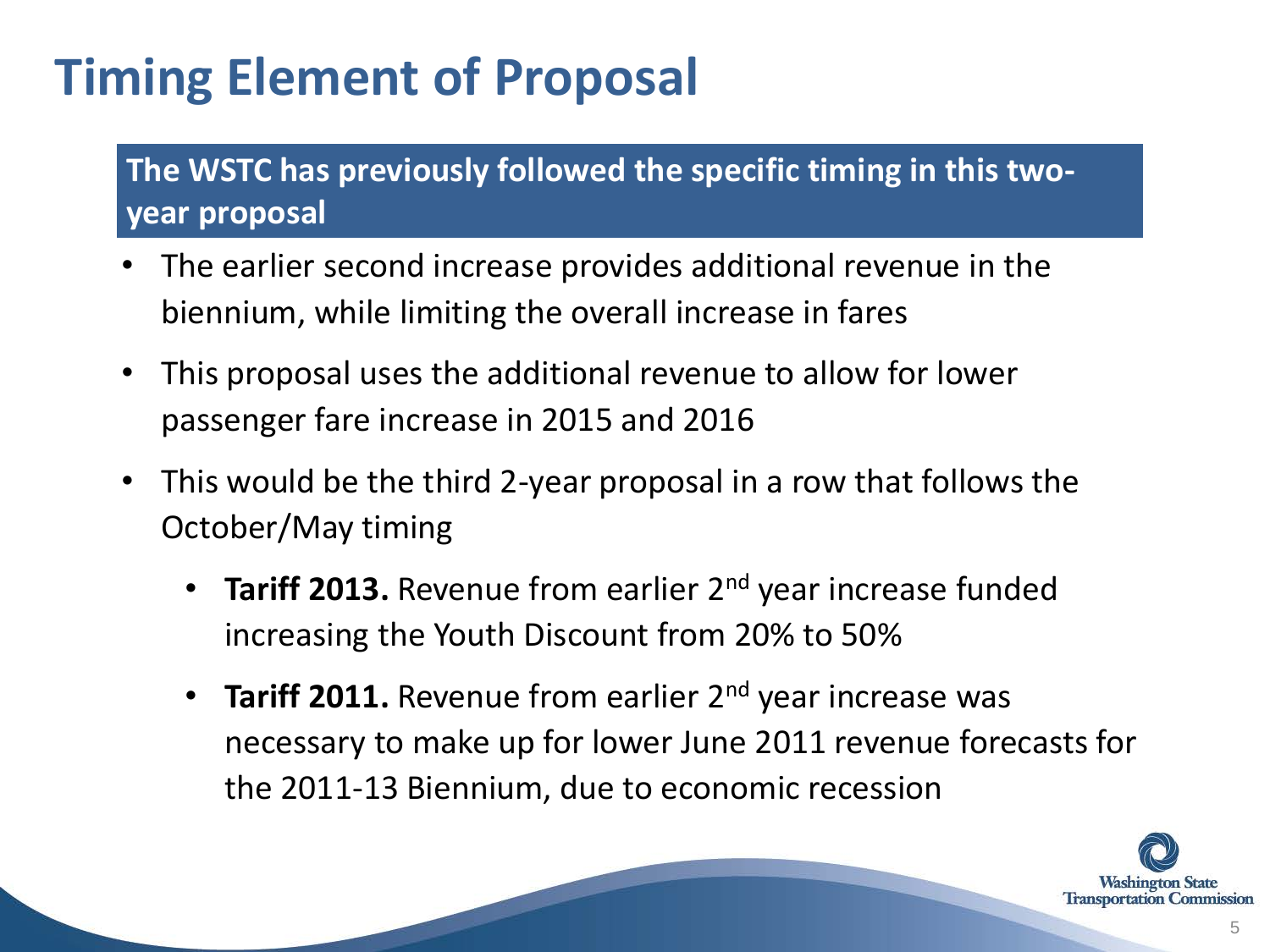### **Vehicle-Passenger Fare Ratio**

**Proposal: Increase the Vehicle-Passenger Fare Ratio by raising passenger fares less than vehicle fares** 

- The WSTC first proposed differential fare increases in 2013:
	- Oct 2013 fare change: Vehicles 3.0%, Passengers 2.0%
	- May 2014 fare change: Vehicles 2.5%, Passengers 2.0%
- Growing the gap between vehicle and passenger fares is following the Washington Transportation Plan and the WSF/WSTC Joint Recommendations on Operational and Pricing Strategies
- This proposal would result in four consecutive years where passenger fares grew marginally slower than vehicles
- These small changes add up over time

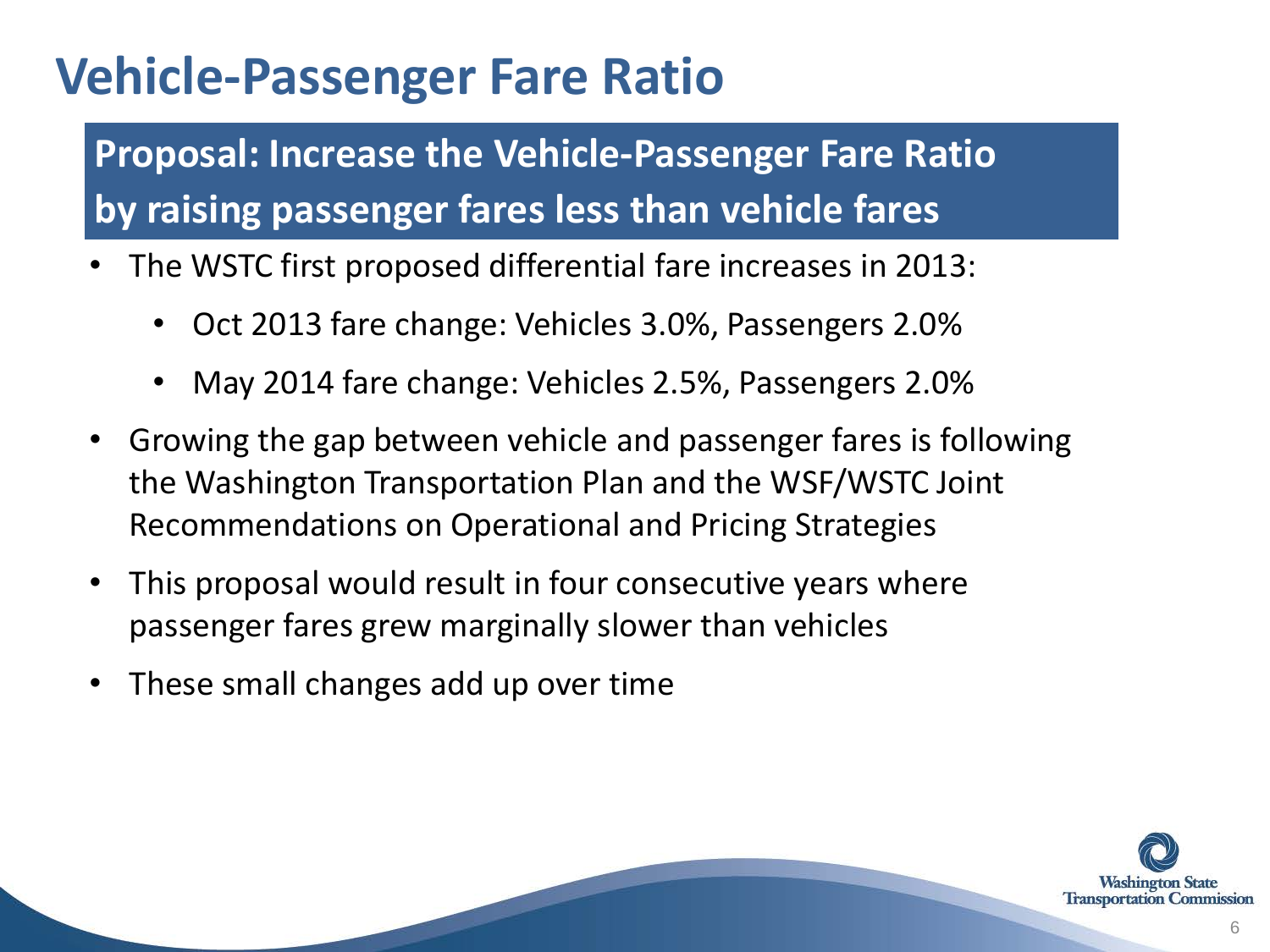### **Vehicle-Passenger Fare Ratio**

### **Proposal addresses several policy goals**

- Recognizes the higher cost of serving vehicles compared to passengers and the fact that vehicle capacity is much more constrained.
- Modest shift toward pricing that encourages walk-on and HOV customers
- Incenting customers to arrive as passengers improves overall vessel utilization – a key demand management goal
- Brings the ratio closer to the peak level in the early part of the 2000's
- The higher the Vehicle-Passenger fare ratio, the wider the price differential

| <b>Vehicle-Passenger Ratio</b>  | <b>Peak</b> | 2014 | 2015 | 2016 |
|---------------------------------|-------------|------|------|------|
| <b>Vashon Island</b>            | 3.56        | 3.44 | 3.46 | 3.48 |
| <b>Mukilteo-Clinton</b>         | 3.59        | 3.46 | 3.47 | 3.52 |
| <b>Central Sound</b>            | 3.53        | 3.48 | 3.52 | 3.56 |
| <b>Fauntleroy-Southworth</b>    | 3.57        | 3.44 | 3.51 | 3.56 |
| <b>Port Townsend-Coupeville</b> | 3.57        | 3.31 | 3.4  | 3.42 |
| <b>Anacortes-Orcas</b>          | 3.46        | 2.93 | 2.97 | 3.01 |

**Note:** Ratio is the 1-way standard vehicle fare divided by the passenger full fare

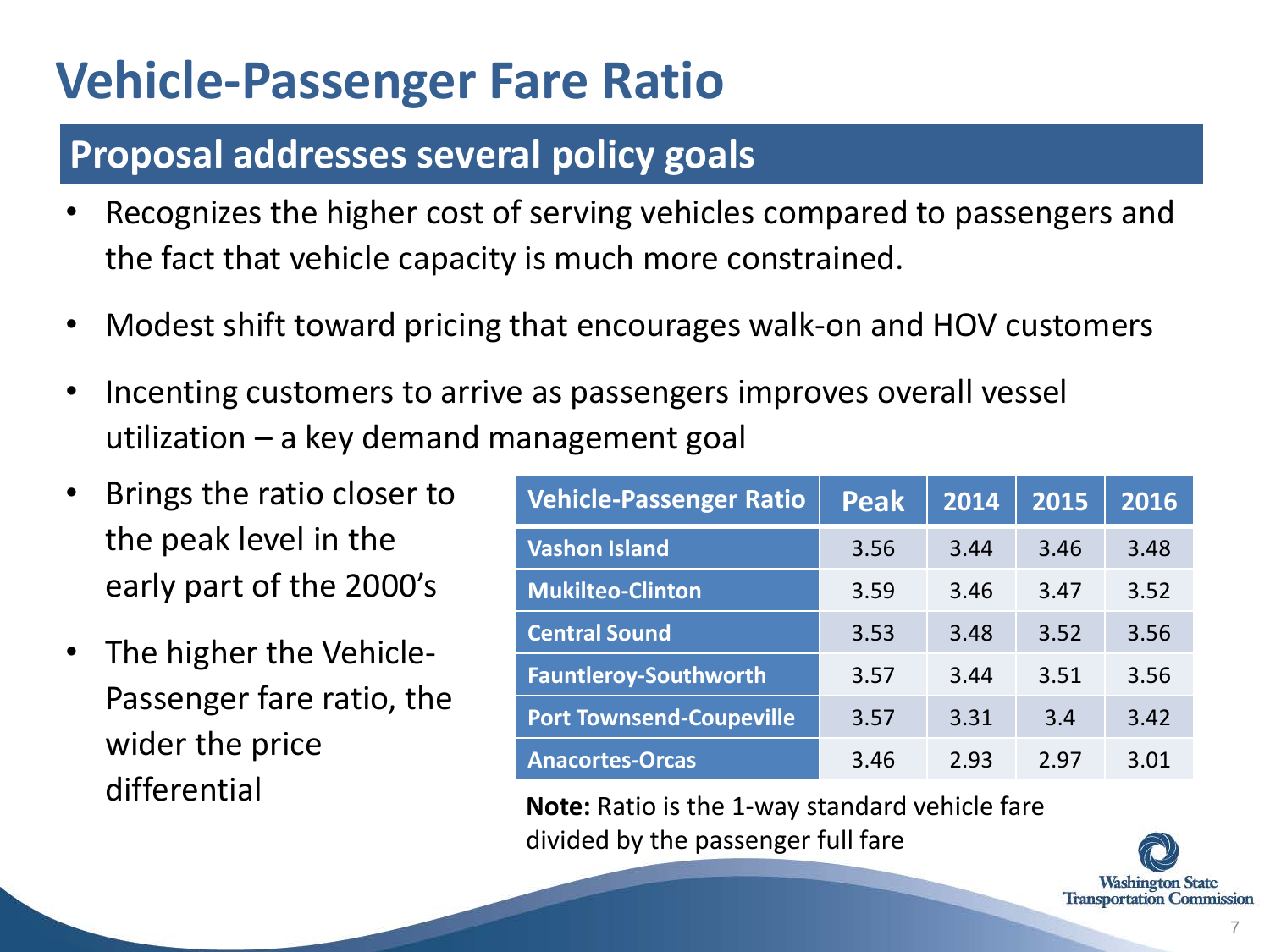### **General Height Threshold**

#### **Proposal:**

**Reduce Height Threshold from 7'6" to 7'2" (May 2016)** 

- Standard vehicle height has been defined as 7'6"
- Actual height limit on many vessels is between 7'0" and 7'6"
- Vehicles under 7'6" are being loaded in the tall space
- The height issue has become a more significant operational concern
	- More loading challenges
	- Reservations system complications
	- Communications challenges

| <b>Class</b>                   | <b>Lower</b><br><b>Wing</b><br><b>Height</b> | <b>Upper Wing</b><br><b>Height</b>     |
|--------------------------------|----------------------------------------------|----------------------------------------|
| <b>Jumbo</b>                   | 7'2''                                        | 9'0''                                  |
| <b>Jumbo</b><br><b>Mark II</b> | 8'0''                                        | 9'0''                                  |
| <b>Issaquah</b>                | 7'2''                                        | 7'1"(Chelan) -<br>7'6" (Others)        |
| <b>Super</b>                   | 7'4''                                        | 7'4''<br>(Kaleetan) -<br>7'6" (Others) |
| <b>Olympic</b>                 | 7'4''                                        | 8'0''                                  |
| <b>Kwa-di-Tabil</b>            | 7'0''                                        | $N.A.$ (no<br>upper wing)              |

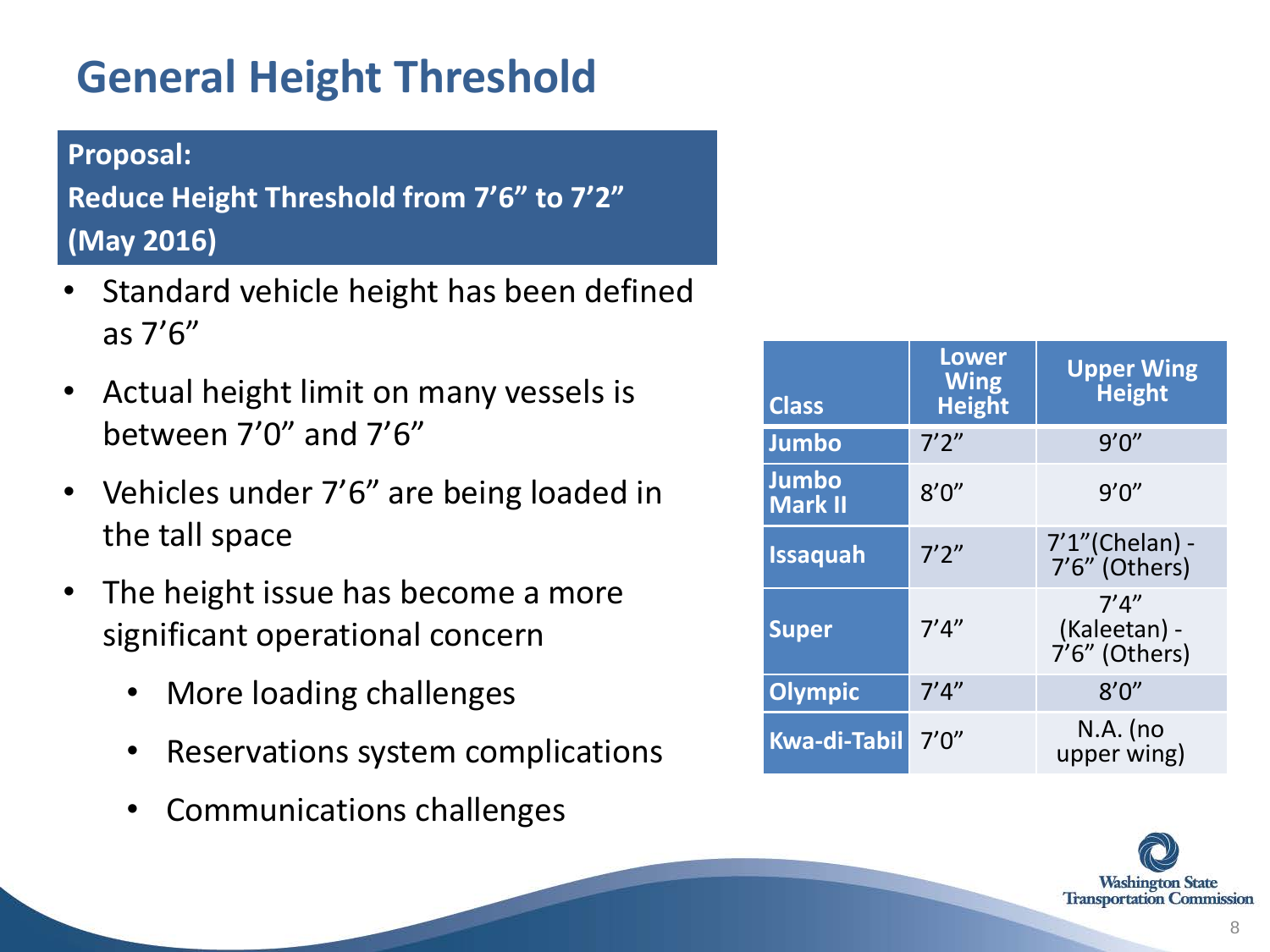### **General Height Threshold Limit**

#### **Proposal:**

#### **Eliminate the Overheight Surcharge for Vehicles Under 22 Feet**

- Majority of vehicles likely affected by threshold change are under 22 feet
- To mitigate the effects of the reduced threshold, proposal eliminates the overheight surcharge for vehicles under 22 feet
- The underheight 22-30 foot category defined using the lower threshold
- Reservations in the San Juan Islands and on Port Townsend-Coupeville will help mitigate risks associated with scarce overheight space
- May 2016 implementation allows more time for customers to adjust

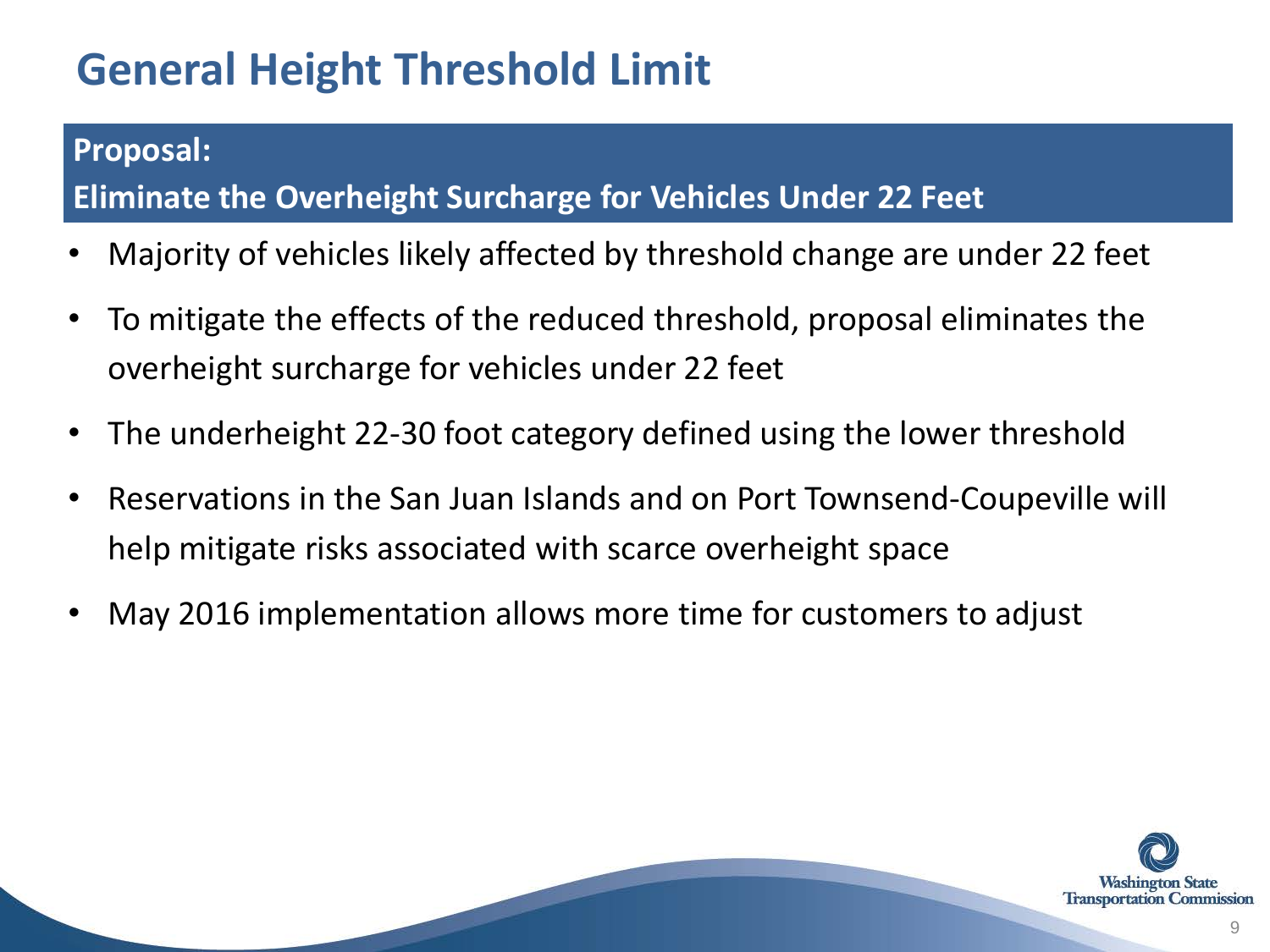### **Disability Height Waiver**

### **Issue Description**

WAC is too specific (limits waiver to wheelchair lifts) and does not cover the following situation:

An overheight vehicle is not equipped with a lift or mechanism, but the driver or passenger is disabled and the vehicle is otherwise specially accommodating the disability

#### **Proposal**

Language would allow a wider range of vehicles to qualify for the waiver by changing "lift or mechanism" to any "feature" necessary to accommodate a disability.